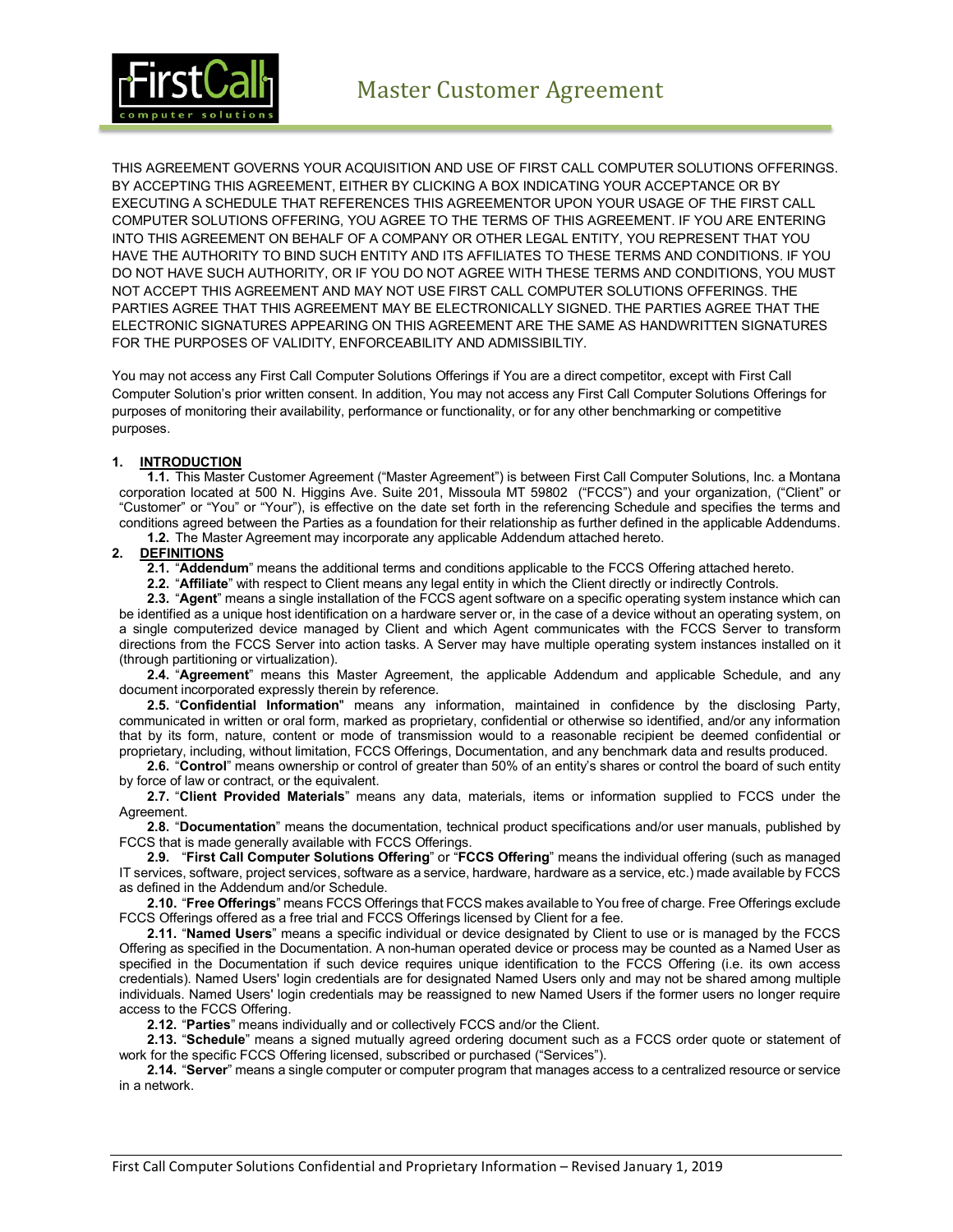

**2.15.** "**Subcontractors**" means any entity which FCCS has a contract for provision of certain services and will include terms to protect confidentiality and data.

**2.16.** "**Term**" means, with respect to each Schedule, the period during which the FCCS Offering is provided, licensed or granted.

**2.17.** "**Transfer**" means sending FCCS personal data or providing FCCS access to personal data.

**3. SCOPE OF AGREEMENT.** This Master Agreement applies to all FCCS Offerings. The parties hereby further agree that the parties may execute multiple Schedules governed by this Master Agreement. In the event of any conflict between the terms of the Schedule and those of this Master Agreement, the terms of the Schedule and/or Addendum to this Master Agreement will prevail.

**4. TERM AND TERMINATION.** This Master Agreement shall continue in effect unless otherwise terminated in accordance with this section.

**4.1.** The initial term of each subscription shall be as specified in the applicable Schedule. Except as expressly provided in the applicable Schedule, Subscriptions will automatically renew for additional periods equal to the expiring subscription term or one year (whichever is shorter), unless either party gives the other notice of non-renewal at least 30 days before the end of the relevant term. The per-unit pricing during any renewal term may increase to the then current list price.

**4.2.** This Master Agreement and/or applicable Addendum(s) and/or the applicable Schedule may be terminated by either Party (a) upon a material breach by the other Party, provided that, in each instance of a claimed breach: (i) the nonbreaching Party notifies the breaching Party in writing of such breach; and (ii) the breaching Party fails to either cure such breach within thirty (30) days (or such other period as mutually agreed by the Parties) from receipt of such notice; or (b) upon insolvency of the other Party, if permitted by law.

**4.3.** Termination does not release either Party from any liability which, at the time of such termination, had already accrued to the other Party or which is attributable to a period prior to such termination, nor preclude either Party from pursuing any rights or remedies it may have under law or in equity with respect to any breach of this Master Agreement or the Agreement. Excepting for termination based on FCCS uncured material breach, all fees are non-cancellable and nonrefundable unless a pro-rated refund applies as provided in the applicable Schedule or Addendum. In the event of a termination by FCCS for an uncured material breach by Client, all fees shall immediately become due and payable.

**5. PAYMENT AND DELIVERY**. Customer will pay FCCS all fees due upon receipt of an invoice specifying the amounts due ("**Fees**"). If payment is not received on or before any invoice due date FCCS reserves the right to charge an administrative fee calculated at a minimum rate of one and one-half percent (1.5%) per month from the date due until paid in full. Unless otherwise stated in the applicable Schedule, Customer agrees to pay or reimburse FCCS for all actual, necessary, and reasonable expenses incurred by FCCS in performance of such Schedule, which are capable of verification by receipt. FCCS will submit invoices to Customer for such fees and expenses either upon completion of the Schedule, or at stated intervals, in accordance with the applicable Schedule.

#### **6. PROPRIETARY RIGHTS AND CONFIDENTIALITY.**

**6.1. Work Product Ownership.** The parties acknowledge and agree that any works, ideas, systems, programming code, or other materials prepared and delivered by FCCS (collectively the "**Work Product**") in the course of providing Services will not be considered "works made for hire" under the copyright laws of the United States and that all rights, title and interests with respect to such materials shall remain with FCCS. Customer shall be entitled to use said Work Product only as a licensee of FCCS, which license shall remain in effect during the term of this Agreement.

**6.2. Mutual Confidentiality.** This Section sets out the terms for identification of information which is considered confidential and proprietary by a party (the "**Discloser**"), and restrictions against use and disclosure of such Confidential Information after disclosure to the other party (the "**Recipient**").

**(a) Disclosure Restrictions**. Recipient may not disclose Confidential Information of Discloser to any third party without the prior written consent of Discloser and shall make reasonable attempts to prevent any unauthorized disclosure by its employees, agents, contractors and consultants.

#### **7. ALLOCATION OF RISK**

**7.1. Disclaimer of Damages. EXCEPT FOR VIOLATIONS OF SECTION 4, NEITHER PARTY, NOR ITS AFFILIATES AND LICENSORS, ARE LIABLE TO THE OTHER PARTY, OR ITS AFFILIATES OR LICENSORS, FOR ANY SPECIAL, INDIRECT, INCIDENTAL, PUNITIVE OR CONSEQUENTIAL DAMAGES ARISING OUT OF OR RELATING TO THIS AGREEMENT OR THE WORK PRODUCT (INCLUDING WITHOUT LIMITATION LOST PROFITS, LOST COMPUTER USAGE, AND DAMAGE OR LOSS OF USE OF DATA), EVEN IF THAT PARTY HAS BEEN ADVISED OF THE POSSIBILITY OF SUCH DAMAGES, AND IRRESPECTIVE OF THE NEGLIGENCE OF EITHER PARTY OR WHETHER SUCH DAMAGES RESULT FROM A CLAIM ARISING UNDER TORT OR CONTRACT LAW.**

**7.2. Limitation of Liability. EXCEPT FOR VIOLATIONS OF SECTION 4, FCCS'S LIABILITY FOR DIRECT DAMAGES ARISING OUT OF OR RELATING TO THIS AGREEMENT IS LIMITED TO THE GREATER OF THE AMOUNT**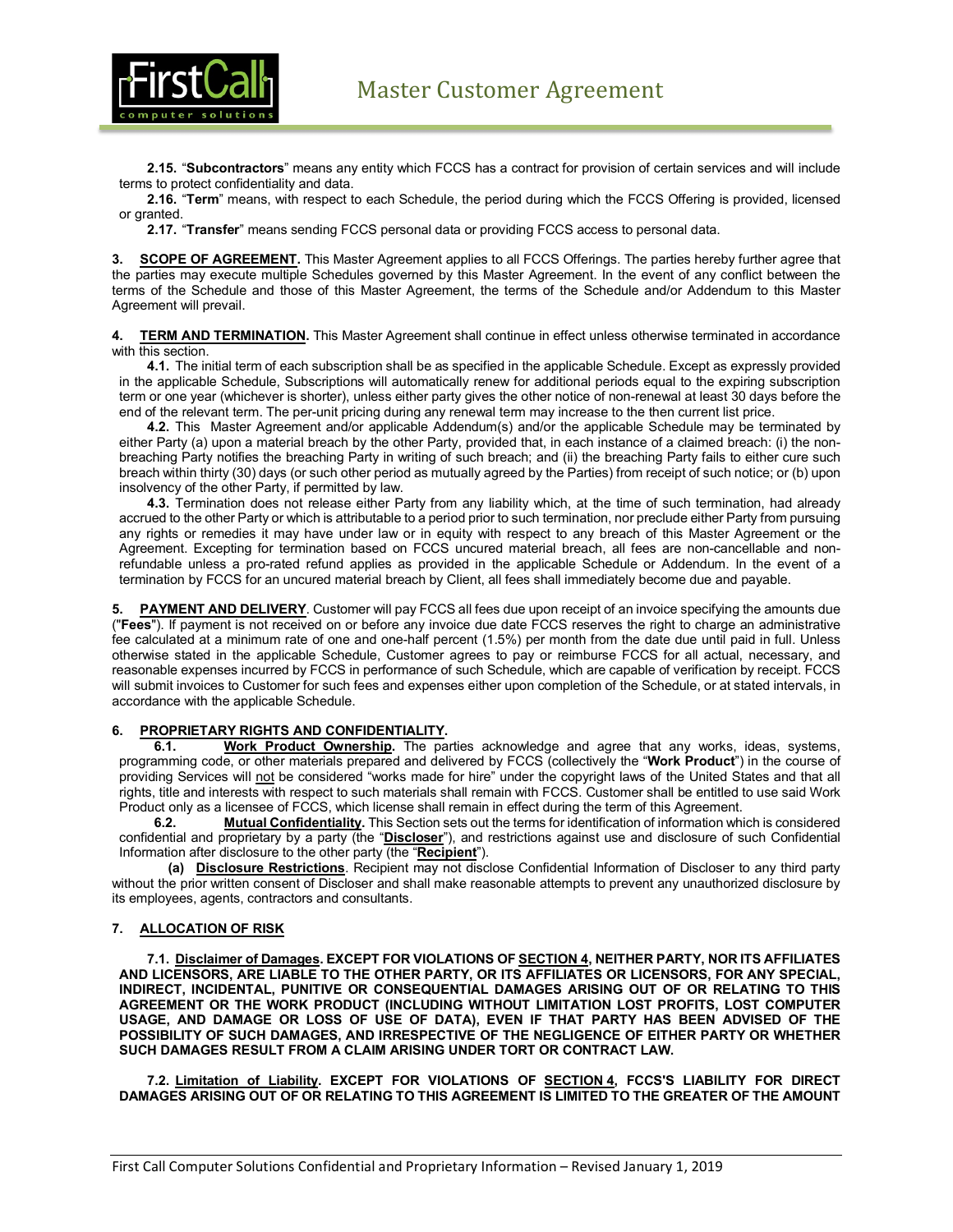

#### **PAID OR PAYABLE BY CUSTOMER FOR THE APPLICABLE WORK PRODUCT OR SERVICE IN THE MONTH PROVIDED**

**7.3. Injunctive Relief.** Both parties acknowledge that their violation of Section 4 may cause the other party immediate and irreparable harm. In the event of such breach, the breaching party agrees that the other party may seek, in addition to any and all other remedies available at law, an injunction, specific performance or other appropriate relief.

**7.4. THIRD PARTY PRODUCTS. Under no circumstances shall FCCS have any responsibility or liability to Client with respect to any product or service provided by a third party even if such product or services was used, resold or distributed by FCCS. Such products and services are provided "as is" without warranty of any kind either express or implied. Client acknowledges and agrees that the performance warranties set forth in the applicable Addendums and FCCS's indemnification obligations herein, do not apply to any product or service provided by a third party even if such product or services was used, resold or distributed by FCCS.**

#### **8. SERVICES-SPECIFIC TERMS.**

**8.1. All Necessary Rights.** If, as part of FCCS's performance of Services, FCCS is required to use, copy or modify any third party system (hardware, software or other technology) provided or licensed to Customer, then prior to FCCS's performance of such Services, Customer will acquire all rights necessary for FCCS to perform such Services.

**8.2. Limited Warranty**. FCCS warrants that the Services performed will be of a quality conforming to generally accepted practices that are standard within the IT services industry for a period of thirty (30) days from completion of the Services under the applicable Statement of Work. Customer's exclusive remedy and FCCS's entire liability under this warranty will be for FCCS to re-perform any non-conforming portion of the Services within a reasonable period of time, or if FCCS cannot remedy the breach during such time period then refund the portion of the fee attributable to such non-conforming portion of the Services. This warranty will not apply to the extent Customer, its contractors or agents have modified any Deliverable, unless otherwise authorized by FCCS in writing. **THIS WARRANTY AND CONDITION IS IN LIEU OF ALL OTHER WARRANTIES AND CONDITIONS. THERE ARE NO OTHER EXPRESS OR IMPLIED WARRANTIES OR CONDITIONS, INCLUDING THE IMPLIED WARRANTY OF MERCHANTABILITY OR FITNESS FOR A PARTICULAR PURPOSE.**

**8.3. Change Management.** The scope of the Services provided by FCCS is defined in the Schedule. Any change in the scope of the Services must be mutually agreed in writing by both parties. Any changes in the scope of work for the Services may be subject to a change in the associated price for the Services.

#### **9. INSURANCE AND RELATIONSHIP**

**9.1. Insurance**. FCCS will provide and maintain during its rendition of the Services, but only for losses arising out of FCCS's work for Customer:

**(a)** Worker's Compensation and related insurance as prescribed by the law of the state applicable to the employees performing such Services;

**(b)** Employer's liability insurance;

**(c)** Comprehensive/commercial general liability insurance;

**(d)** Comprehensive motor vehicle liability insurance, including coverage for owned, hired, leased, and rented vehicles.

**9.2. Independent Contractor**. Nothing in this Agreement will be construed to make either party an employer, employee, agent or partner of the other, and this Agreement will not be construed to create rights, express or implied, on behalf of or for the use of any party other than FCCS and Customer. All of the Services performed by FCCS will be performed as an independent contractor. FCCS will perform such Services under the general direction of Customer, but FCCS will have sole discretion to determine the manner, method and means of performing such Services subject to the provisions of this Agreement and applicable Statement of Work.

**9.3. Non-Solicitation or Hiring**. Customer understands that FCCS has invested considerable time and expense in training, orienting, and equipping its employees with the knowledge and experience to perform their duties. To protect its relationships with its customers, FCCS has restricted its employees from soliciting FCCS customers after said employee is no longer employed by FCCS. Customer also agrees that it shall not retain any former employee of FCCS, without the prior written consent of Company, to perform any Services which are substantially similar to those provided by FCCS. Customer understands that a violation of this provision by Customer may also be deemed a tortious interference with FCCS' employment contract with its employee.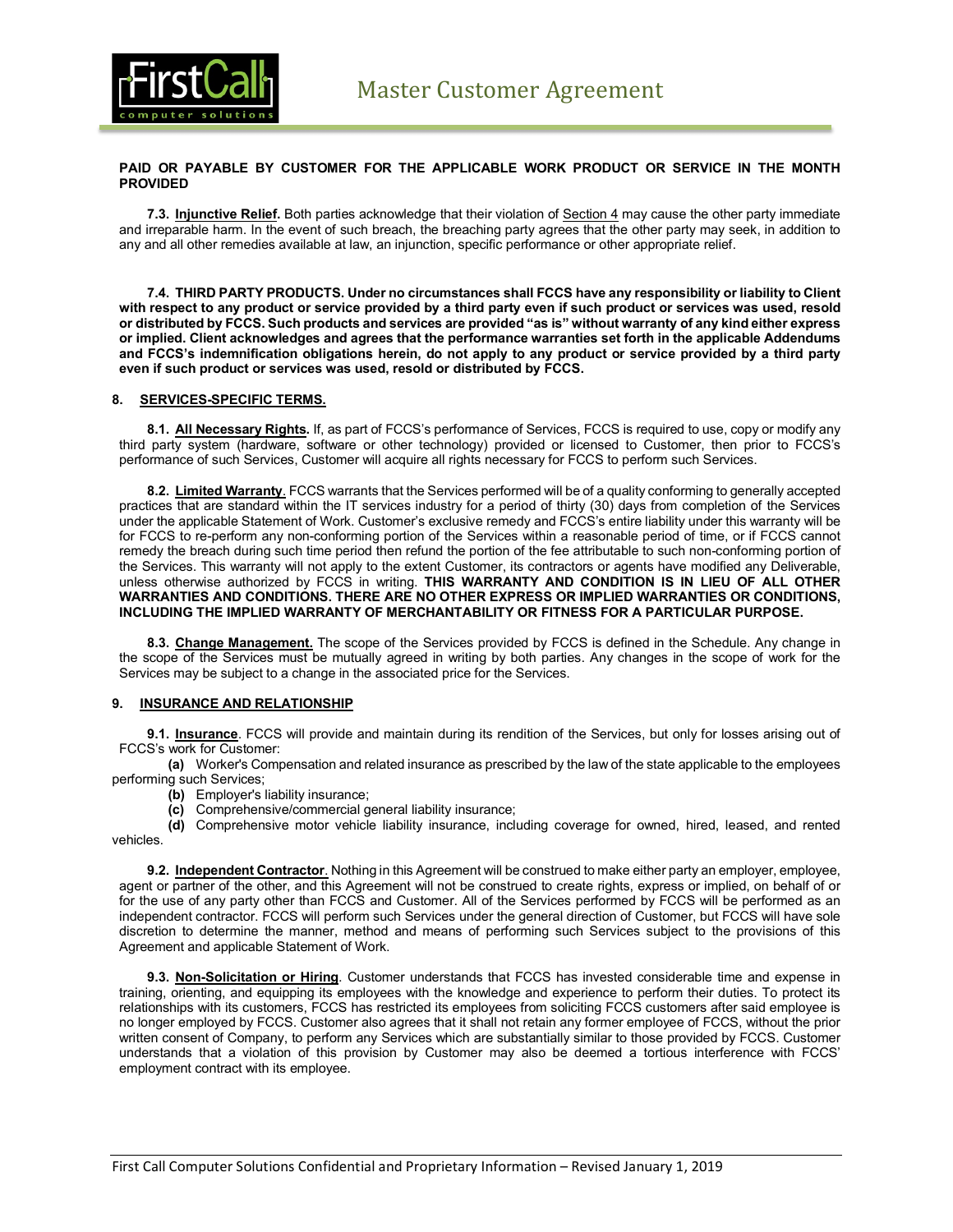

**9.4. Mutual Indemnity**. Each party will indemnify, defend and hold harmless the other party from all claims, liabilities or expenses for physical damage to real property or tangible personal property and bodily injury, including death, to the extent caused by the negligence or willful misconduct of the indemnifying party's employees or contractors arising out of this Agreement and while at the Customers premises. The foregoing indemnities are contingent upon the party seeking indemnity giving prompt written notice to the indemnifying party of any claim, demand or action, and cooperating with the indemnifying party in the defense or settlement of any such claim, demand or action.

#### **10. MISCELLANEOUS/OTHER PROVISIONS.**

**10.1. Severability.** Should any provision of this Agreement be invalid, or unenforceable, the remainder of the provisions will remain in effect. In the event of a dispute, the prevailing party in any litigation or arbitration will be entitled to recover its attorneys' fees and cost incurred from the other party.

**10.2. Notices.** Unless otherwise provided, notices to either party will be in writing to the address indicated above, or as later amended, and deemed effective when received.

**10.3. Pricing**. First Call is not liable for pricing errors. If an order is placed for a product that was incorrectly priced, FCCS will cancel Customer's order and credit Customer for any charges. In the event that FCCS inadvertently ships an order based on a pricing error, FCCS will issue a revised invoice to Customer for the correct price and contact Customer to obtain their authorization for the additional charge, or assist them with return of the product.

**10.4. Verification.** Upon FCCS's written request, Customer will provide FCCS with a certification signed by an officer of Customer verifying that Product is being used pursuant to the terms of this Agreement, including without limitation the licensed capacity of the Product. FCCS may, at its expense, audit Customer's use of Product to confirm Customer's compliance with this Agreement. Any such audit will be conducted during regular business hours at Customer's facilities and will not unreasonably interfere with Customer's business activities. If an audit reveals that Customer has underpaid Fees to FCCS, Customer will pay such underpaid Fees. If the underpaid Fees exceed five percent (5%) of the Fees paid, then Customer will also pay FCCS's reasonable costs of conducting the audit.

**10.5. Assignment.** Customer may not assign this Agreement or any rights granted in this Agreement to any third party, except with the prior written consent of FCCS.

**10.6. No Waivers.** Failure of a party to require performance by the other party under this Agreement will not affect the right of such party to require performance in the future. A waiver by a party of any breach of any term of this Agreement will not be construed as a waiver of any continuing or succeeding breach.

**10.7. Force Majeure.** Any delay or failure of any party to perform any obligation under this Agreement caused by governmental restrictions, labor disputes, storms or natural disasters, emergency, or other causes beyond the reasonable control of the party, will not be deemed a breach of this Agreement. This provision does not apply to the payment of monies or any breach of Section 4.

**10.8. Entire Agreement.** The Agreement and all documents incorporated by reference therein shall comprise the entire agreement as pertaining to the subject matter thereof and all other prior representations, proposals, and other such information exchanged by the Parties concerning the subject matter is superseded in their entirety by the Agreement.

**10.9. Referencing.** Customer agrees that FCCS and its Affiliates may refer to Customer as a customer of FCCS, both internally and in externally published media.

**10.10. Governing Law. ANY CONTROVERSY OR CLAIM ARISING OUT OF OR RELATING TO THE SERVICES, WORK PRODUCT AND/OR THIS AGREEMENT WILL BE VENUED IN THE STATE OF MONTANA FOURTH JUDICIAL DISTRICT, MISSOULA COUNTY. THE PARTIES AGREE THAT SAID COURT SHALL HAVE JURIDICSION OVER ANY SUCH CLAIMS AND IS THE PROPER VENUE FOR ANY DISPUTES ARISING UNDER THIS AGREEMENT.**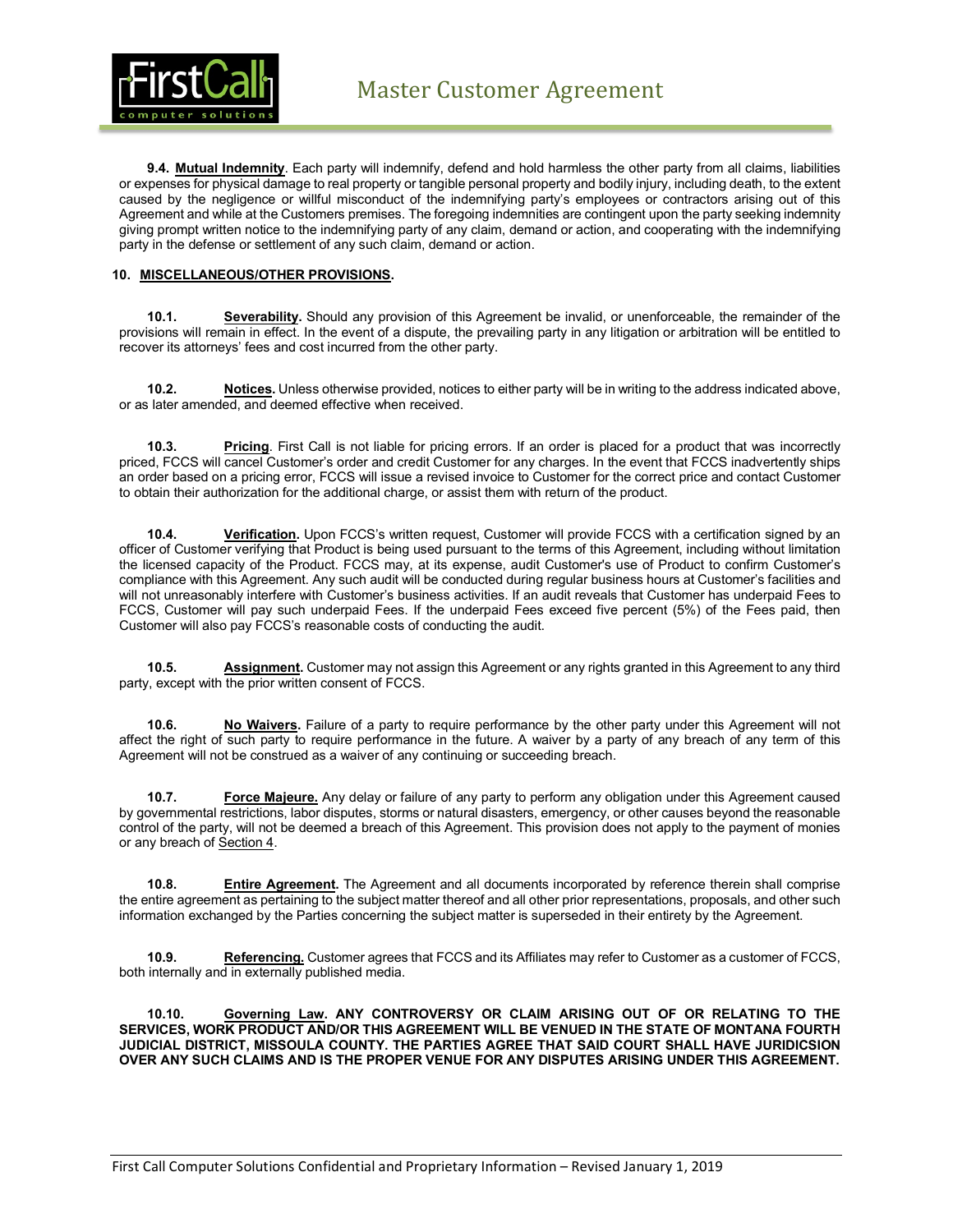

# Products Addendum

#### **1. INTRODUCTION**

**1.1.** This Products Addendum incorporates by reference the terms of the Master Agreement effective on the date set forth in the referencing Schedule between FCCS and Client. Any capitalized terms used in this Products Addendum shall have the meanings given in the Master Agreement unless otherwise provided herein.

**1.2.** Customer may, from time to time, purchase/acquire or subscribe Hardware and/or Software ("**OEM Product**") from FCCS in whole or in part of Services. In such cases, FCCS is acting as a reseller for a third party. All restrictions, and other terms pertaining to the OEM Product are found only in the applicable agreement provided by the original equipment manufacturer (OEM) of the OEM Product (the "**OEM Agreement**"), and such OEM Agreement is only between Customer and the OEM.

#### **2. WARRANTY**

**2.1. NO WARRANTY. EXCEPT FOR WARRANTIES PROVIDED BY THE OEM IN THE OEM AGREEMENT, THE OEM PRODUCT IS PROVIDED "AS IS", WITH ALL FAULTS. FCCS SPECIFICALLY DISCLAIMS ALL WARRANTIES, INCLUDING WITHOUT LIMITATION THE IMPLIED WARRANTIES OF MERCHANTABILITY, FITNESS FOR A PARTICULAR PURPOSE, NON-INFRINGEMENT AND QUIET ENJOYMENT.**

#### **3. FEES AND EXPENSES**

**3.1.** Client will pay to FCCS the fees, expenses and other charges as provided for or as defined in the Schedule.

**3.2.** Client acknowledges and agrees that 100% of Fees for Products are invoiced and payed in advance of ordering the Products.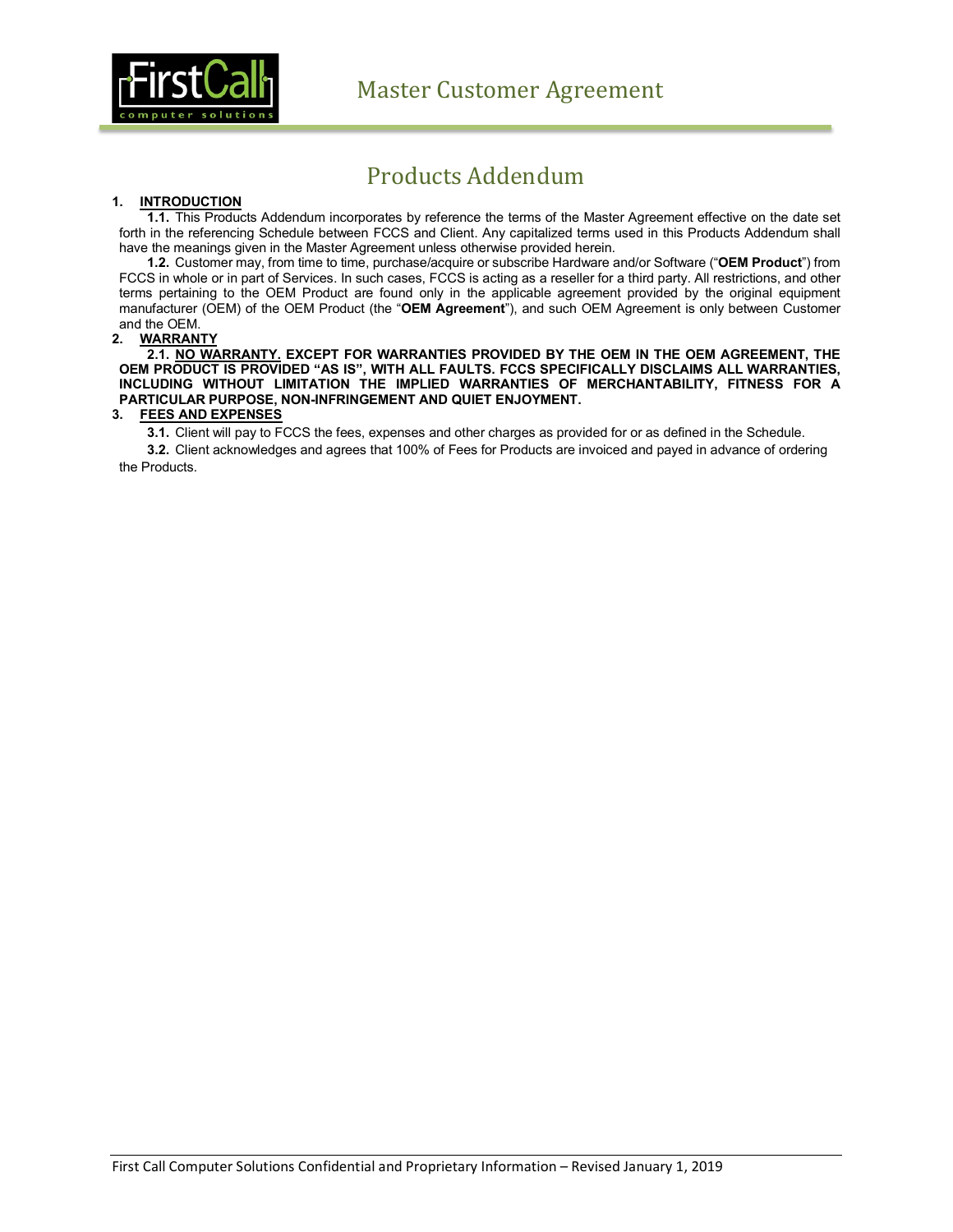

# Projects Addendum

### **1. INTRODUCTION**

**1.1.** This Projects Addendum incorporates by reference the terms of the Master Agreement effective on the date set forth in the referencing Schedule between FCCS and Client. Any capitalized terms used in this Projects Addendum shall have the meanings given in the Master Agreement unless otherwise provided herein.

**1.2.** Customer may, from time to time, purchase Project Labor from FCCS in whole or in part of Services. In such cases, FCCS shall provide Customer with a "Statement of Work" defining the scope of the Services and Products provided within the corresponding Schedule.

### **2. DEFINITIONS**

**2.1.** "Project Coordinator" means the individual appointed by a party to act as a project coordinator for each Services engagement to (i) coordinate the performance of its obligations under the Agreement, (ii) act as its representative regarding the Services, and (iii) maintain primary responsibility for communication with the other party in relation to the Services.

**2.2.** "Services Documentation" means the documentation provided to the Client pursuant to a Services engagement, including without limitation, such documentation describing the project specifications, design, configuration, architecture and testing procedures, or installation and user guides, as applicable.

**2.3.** "Services" means the professional services provided by FCCS or its designated subcontractors to the Client as set out in the relevant SOW.

**2.4.** "SOW" or "Statement of Work" means a description of Services to be provided or as referenced in the Schedule. **3. SERVICES OFFERING**

# **3.1.** FCCS will provide the Services as agreed in a SOW or Schedule, on the basis of time and materials ("T&M"),

fixed price or staff augmentation each of which will be further described in the SOW.

**3.2.** FCCS will determine the resources required for the provision of the Services.

**3.3.** Client may request FCCS to change any particular FCCS Personnel assigned to the provision of the FCCS Services upon prior written notice provided that it can show reasonable cause for such request. FCCS will use reasonable efforts to replace such FCCS Personnel subject to parties agreeing that work schedules or time allotted for the Services may be impacted and require a change order.

**3.4.** If a remote session is cancelled with less than twenty-four (24) hours' notice, the scheduled time will be deducted from the consulting project hours. Multiple cancellations can result in the re-set of the business consultant and/or replacement back into the onboarding queue.

**3.5.** If an onsite engagement is cancelled with less than ten (10) days' notice, the amount equal to the scheduled time reserved and any travel & accommodation fees owed will be the responsibility of Client.

#### **4. COOPERATION**

**4.1.** Each party acknowledges that the success of the Services requires the cooperation of both parties. Client and FCCS shall each assign, where appropriate, a Project Coordinator that has requisite authority to decide day-to-day questions that may arise in relation to the Services as defined in the SOW.

**4.2.** Client acknowledges and agrees that in order for FCCS to effectively perform the Services in a timely manner, Client will cooperate with FCCS by making available on a timely basis (i) management decisions, information, approvals and acceptances (such as a milestone acceptance form where applicable) required by FCCS for the completion of the Services;(ii) appropriate access to Client facilities, personnel, equipment, resources and systems; and (iii) any relevant information and documentation as necessary to facilitate performance of the Services. In addition to the above, Client shall supply FCCS Personnel with suitable office and workspace, and normal office equipment and support, adequate computer resources (including necessary rights to third party software), internet, telephone and facsimile support as necessary to perform the Services.

**4.3.** Each party agrees to assign competent and qualified staff to participate in the performance of the Services.

#### **5. FEES AND EXPENSES**

**5.1.** Client will pay to FCCS the fees, expenses and other charges as provided for or as defined in the Schedule.

**5.2.** FCCS will invoice expenses that are approved by Client in accordance with FCCS's expense policy, which may be provided to Client upon request.

**5.3.** Costs for Services are estimated. Fees for Services are based upon FCCS's understanding of the project. If any scope/level-of-effort changes are discovered, the estimate for the timeline and the resources and fees required to complete the project will be communicated to Client. Changes in the scope/level-of-effort shall be agreed to by the parties via amendment to the Schedule.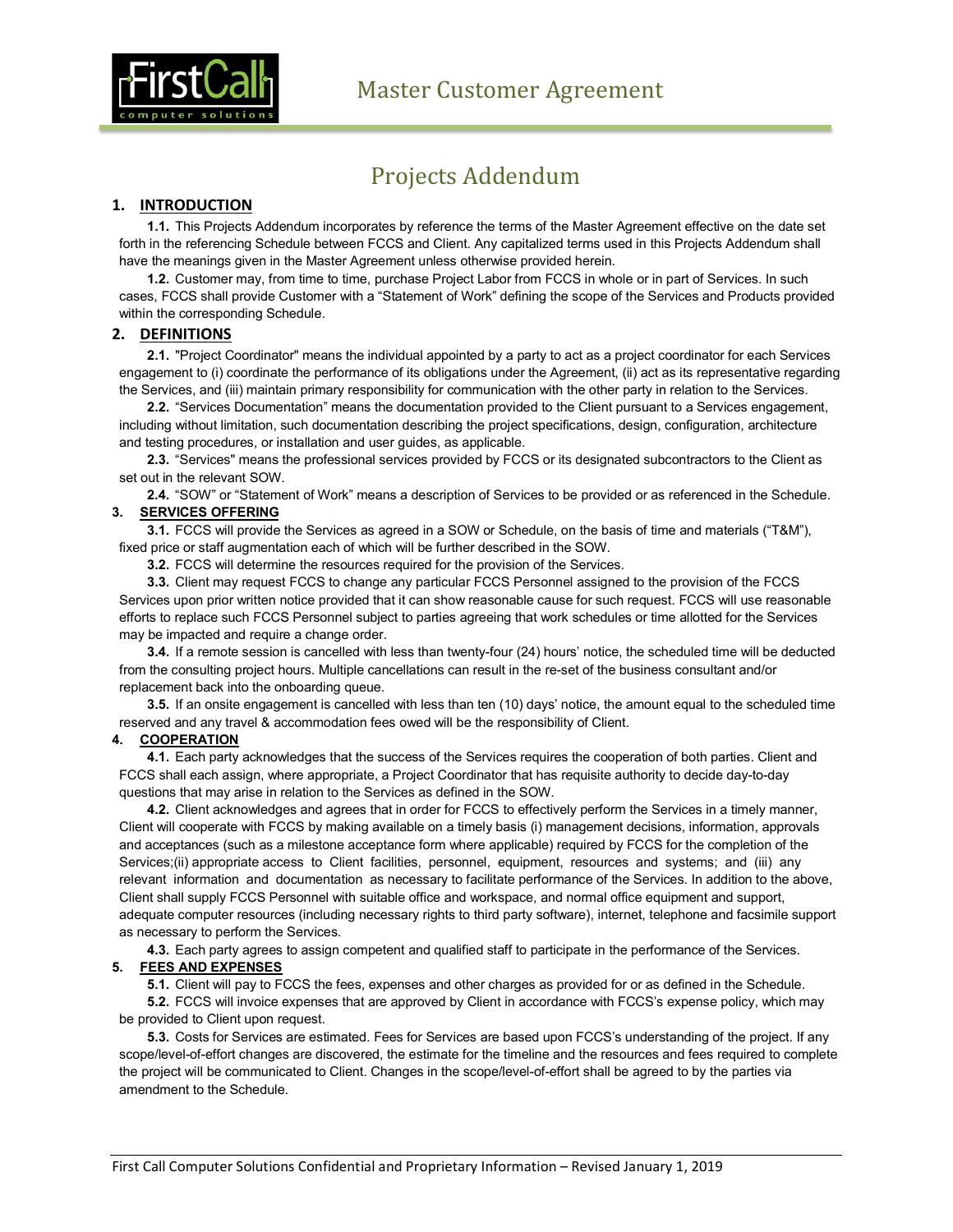

**5.4.** Client acknowledges and agrees that 50% of Fees for Services are invoiced and payed in advance of scheduling FCCS resources for the Services.

**5.5.** Client acknowledges and agrees that 100% of Fees for Products are invoiced and payed in advance of ordering the Products.

#### **6. CHANGE REQUEST**

**6.1.** Upon request by Client or FCCS, the scope of Services may be adjusted through a mutually agreed change order defining the impact of any changes, including the fees or any other aspect of the provision of the Services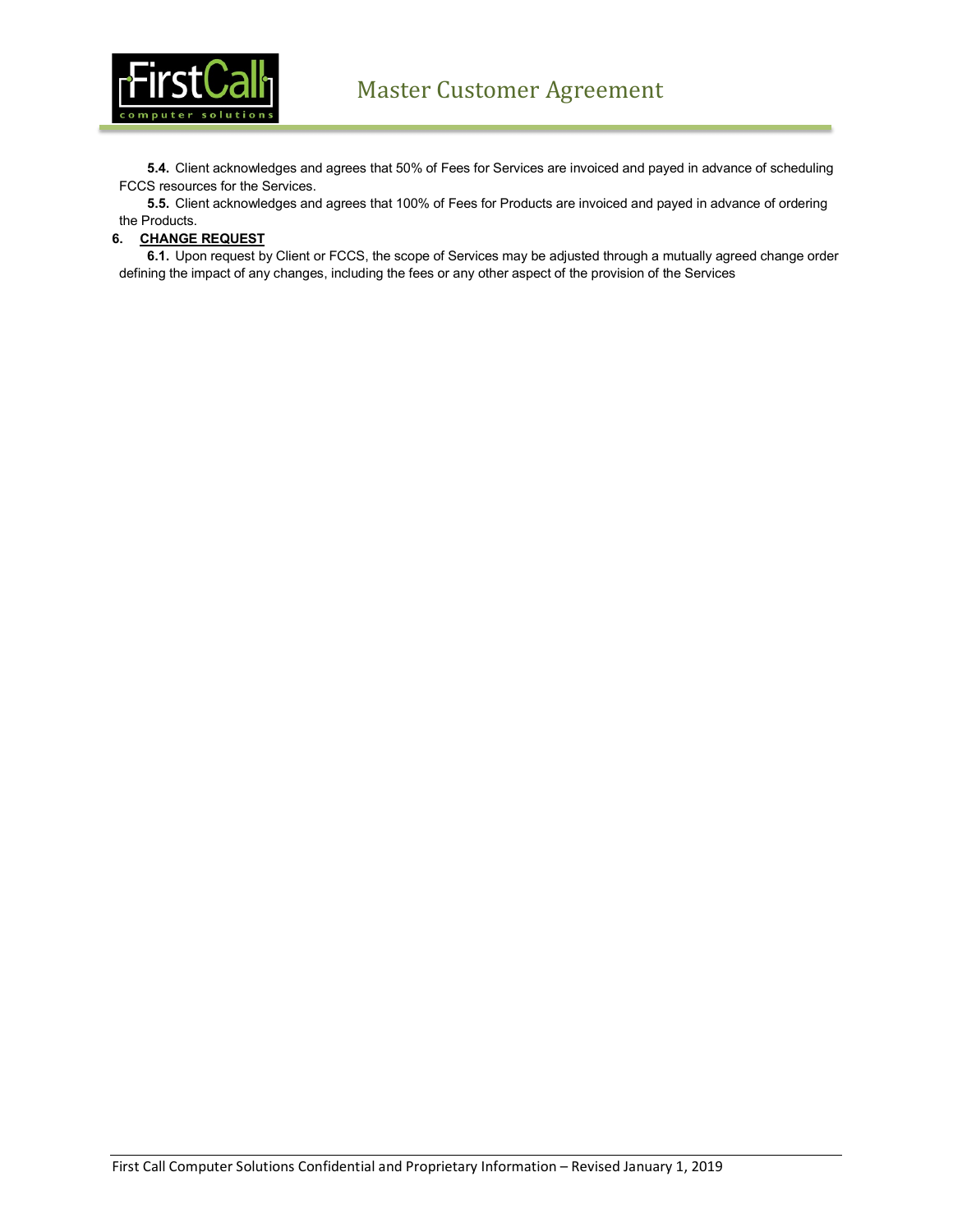

# Managed IT Agreements Addendum

## **1. INTRODUCTION**

**1.1.**This Managed IT Agreements Addendum incorporates by reference the terms of the Master Agreement effective on the date set forth in the referencing Schedule between FCCS and Client. Any capitalized terms used in this Managed IT Agreements Addendum shall have the meanings given in the Master Agreement unless otherwise provided herein.

**1.2.**Customer may, from time to time, purchase Managed IT Services from FCCS. In such cases, FCCS shall provide Customer with an "Agreement Coverage" document defining the scope of the Services provided within the corresponding Schedule.

#### **2. DEFINITIONS**

**2.1.**"**Backup Equipment**" means Local Storage Devices such as Network Accessible Storage Drives and Tape Backup Racks, Drive Bays and Recorders that have been provided by FCCS exclusively for the purpose of facilitating onpremise backup Services as part of the Agreement Service.

**2.2.**"**Customer Kick-Off Meeting**" means a meeting attended by FCCS and Customer wherein the FCCS On-Boarding Team is introduced to the Customer, the On-Boarding Plan is reviewed and the "Go-Live Date" is established between the Parties.

**2.3.**"**Endpoint**" means a Client owned/operated computing device (computer, tablet or other mobile device) that is hosting a FCCS Agent application or is a registered device in Client's Device Management systems.

**2.4.**"**Firewall Equipment**" means Firewall Utility Devices that have been provided by FCCS exclusively for the purpose of facilitating on-premise Firewall Services as part of the Agreement Service.

**2.5.**"**Fixed Fee IT Support**" means the portion of the Agreement Coverage whereby FCCS provides Customer with IT Support Services, remotely or on-site, for a fixed fee.

**2.6.**"**Go-Live Date**" means the date that the Customer's employees may begin contacting FCCS for IT Support Services.

**2.7.**"**Industry Standards for Support**" means the average number of support hours per endpoint per month as reported by Managed Services Provider Industry Group and/or similar client group averages.

**2.8.**"**Line-of-Business Appli**cation" means a system or software application used by the client in their day-to-day business operations.

# **2.9.**

# **3. TERM AND TERMINATION**

**3.1.** Unless otherwise specified in the Schedule, the term for Managed IT Services shall be 36 months from the date of the Customer Kick-Off Meeting.

**3.2.** Unless otherwise specified in the Schedule, the Customer may terminate Agreement for convenience at any time during the first full 12 months of service by providing 30 Day Written Notice.

**3.3.** Unless otherwise specified in the Schedule, the Customer may terminate Agreement for convenience at any time after the first full 12 months of service by providing 30 Day Written Notice.

**(a)** Customer termination after the first full 12 months of service shall result in an Early Termination Fee of not less than 2 times the monthly Agreement Fee.

**3.4.** FCCS may terminate the "Fixed Fee IT Support" portion of the Agreement if Customer fails to meet outlined IT alignment standards resulting in high: severity, risk and/or quantity of IT issues. If customer addresses the failure within 30 days, the notice of termination is null and void.

**3.5.** Customer and FCCS may mutually agree to terminate this Agreement at any time.

# **4. EQUIPMENT**

# **4.1. Backup Equipment**

**(a)** Unless specified otherwise in the Schedule, all Backup Equipment provided by FCCS as part of the Agreement is the property of FCCS and shall be returned to FCCS upon termination of the Agreement.

# **4.2. Firewall Equipment**

**(a)** Unless specified otherwise in the Schedule, all Firewall Equipment provided by FCCS as part of the Agreement is the property of FCCS and shall be returned to FCCS upon termination of the Agreement.

# **5. PAYMENT AND DISCOUNTS**

**5.1.** Customer may receive a discount of 1.5% for Managed IT Agreement Services paid 12 months in advance.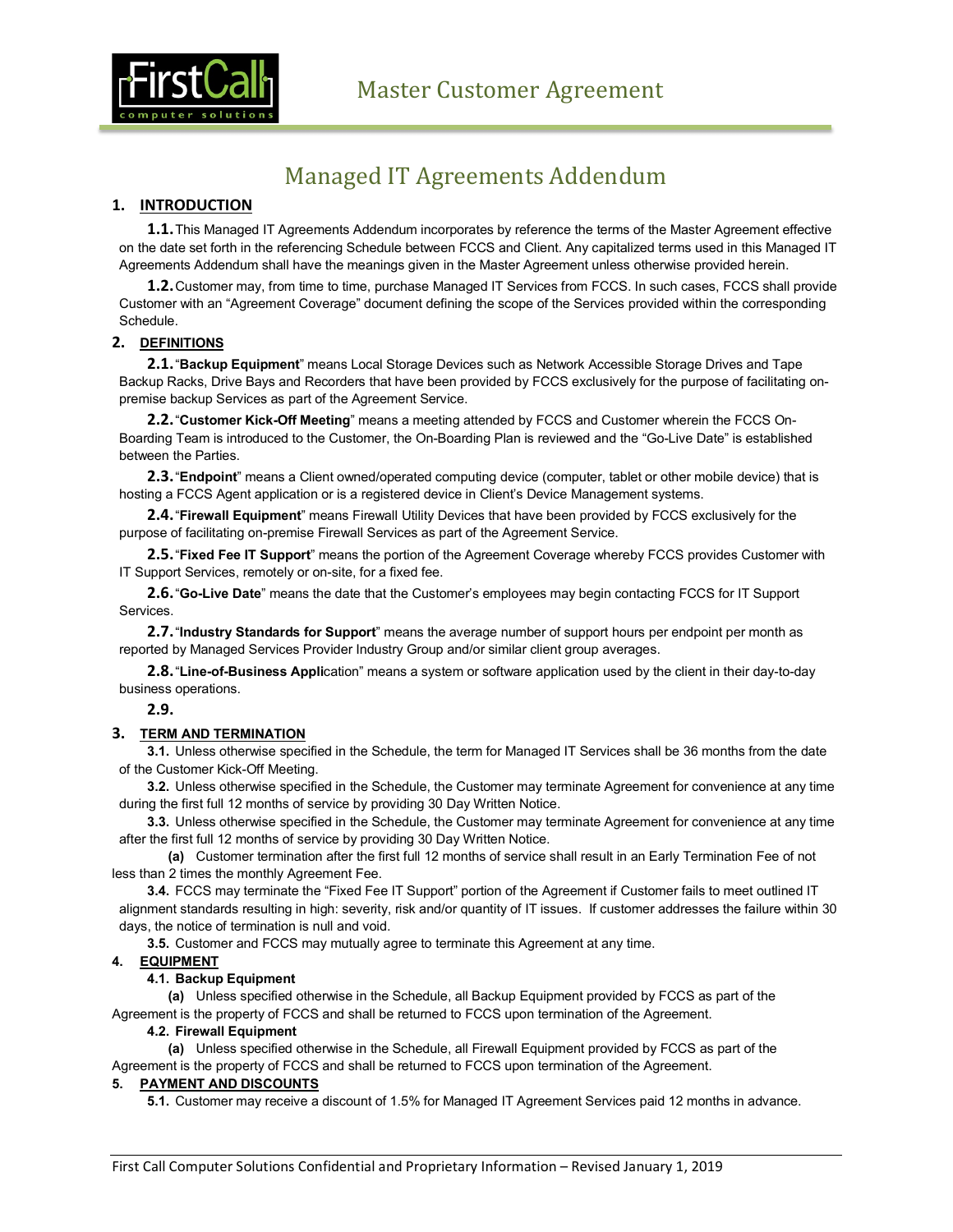

**5.2.** Customer shall provide FCCS with a valid Credit Card, ACH or recurring e-check payment mechanism for all Agreement Services unless pre-paid 12 months in advance.

**5.3.** All pre-payments must be made in cash, check or e-check.

**5.4.** Agreement Services are invoiced in advance of the month the service is performed. Payments are made in advance of the month the service is performed.

**5.5.** On-Boarding fees are invoiced and paid in advance of the Customer Kick-Off meeting and are non-refundable.

**5.6.** The first month of billing for Agreement Services will pro-rated from the Customer Kick-Off meeting such that the subsequent payments shall become due on the first day of each month.

#### **6. RENEWAL**

**6.1.** Unless otherwise specified in the Schedule, the Agreement shall automatically renew at term unless terminated by either party 60 days in advance of the termination date.

### **7. LIMITS OF SUPPORT SERVICES**

**7.1.** FCCS's normal hours of business operation are from 0700-1700 Mountain Time, Monday through Friday, excluding observed holidays: a) New Years Day, b) Memorial Day, c) Independence Day, d) Labor Day, e) Thanksgiving Day and the day following, f) Christmas Day.

**7.2. Client's Line-of-Business Applications**

**(a)** Client must have a Support Agreement with Line-of-Business Application Vendor.

**(b)** First Call limits its support for Client's Line-of-Business Applications to:

**(i)** Confirming the computing and network environment required by the application meets the application vendors requirements

**(ii)** Confirming that the peripheral devices used within the application are functioning correctly and are mechanically accessible to the application.

**(iii)** Working as a 3rd party agent with the application vendor's support team to diagnose and/or resolve application issues reported by the client so long as the application vendor is able to resolve the issue within 15 minutes per incident.

**(iv)** FCCS does not represent itself as an Expert in the technical deployment or functional use of the Client's Line-of-Business Applications. As such, FCCS cannot provide any in-dept evaluation, analysis, debugging or training for Client's Line-of-Business Applications.

#### **8. ADJUSTMENTS TO FEES**

**8.1.** IT Agreement Fees may increase 3% annually on the Agreement anniversary to address increases in labor, materials, insurance and other administrative costs.

**8.2.** FCCS reserves the right to make other adjustments to the IT Agreement Fees based on material changes to Customer's business or operational profile including:

- **(a)** Number of physical locations or relocation of existing facilities
- **(b)** Changes in the number of endpoints (supported devices)
- **(c)** Changes in the number of firewalls
- **(d)** Changes in the number or size of local backups
- **(e)** Changes in the scope of support provided by FCCS for Client's Line-of-Business Application(s)

**(f)** Client's support demands being more than 20% outside of industry standards for more than two consecutive quarters.